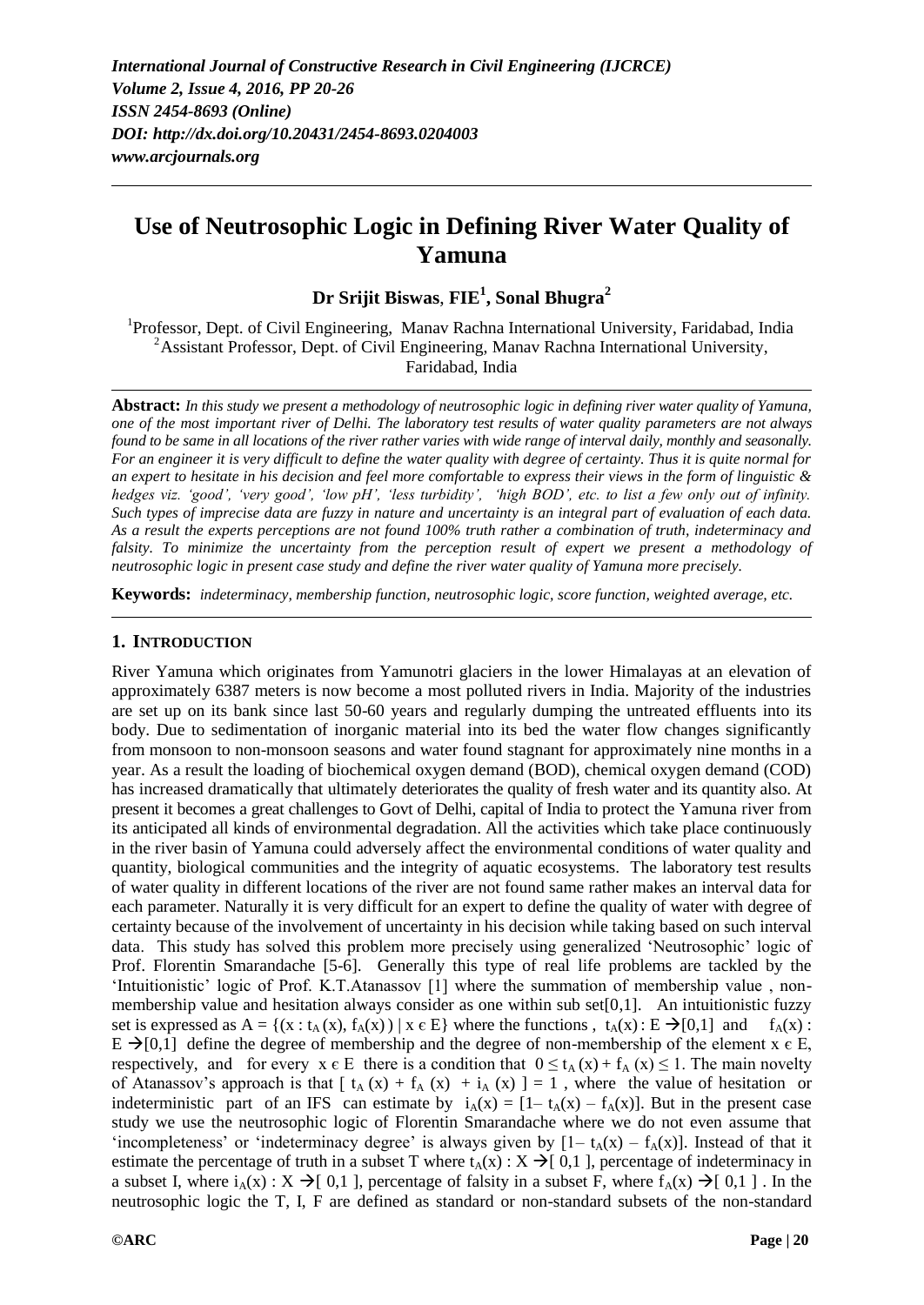interval ]<sup>-</sup>0,1<sup>+</sup>[ instead of [0, 1]. Thus there is no restriction on the summation of  $t_A(x)$ ,  $i_A(x)$  and  $f_A(x)$ , a condition exist in such that  $[0 \leq \sup t_{A}(x) \leq \sup t_{A}(x) \leq \sup f_{A}(x) \leq 3]$ . As this logic is more powerful than Atanassov"s logic or any other higher order logic available in the present research field to tackle such kind of uncertainty, we use "Neutrosophic Logic" in this case study.

# **2. PRELIMINARIES**

In this section we present some preliminaries which will be useful to our main work in the next section.

# **2.1.Fuzzy Set (Fs)**

Fuzzy set (FS) theory is the generalized form of normal crisp set theory first introduced by Prof. Latfi Zadeh in 1965 [8]. A crisp set is defined as a collection of objects or elements in a given domain in which object either belongs to the set or does not belong to the set. So in crisp set, our fillings, opinions, decisions, assessment , results etc can express only by one way either yes or no, true or false, white or black, day or night, accepted or not accepted, etc. It clearly indicate whether an element is a member of a given set or not and accordingly the membership value of any element should either be 0 or 1. Neither in between of 0 or 1. In below, suppose X is an universal set and A is a sub set of it and x, y, z are the elements of set X then in question of



belongingness to it"s subset A, the membership value of element x and y is 1 but for z it is 0. There is a clear boundary in between set  $X$  and it's sub set  $A$ , in question of that which elements are actually belonging to the subset A and which are not belonging to sub set A [3-4].

But in fuzzy set  $(FS)$ , there is no clear boundary in between set X and it's sub set A like crisp set, rather it is found vague & doubt. According to fuzzy logic, when a statement is completely true, the membership value is 1 and when a statement is completely false the membership value is 0 and when the statement is partly true or partly false then the membership value will be in between 0 and 1. Thus the membership function of a fuzzy set can take any independent value from the closed interval [0, 1] which to be assigned from the perception of decision makers or experts. It is defined as the set of ordered pairs,  $A = \{(x_1, t_A(x_1)), (x_2, t_A(x_2)), \dots (x_n, t_A(x_n))\}$ , where  $t_A(x_i)$ , is the grade of membership value of element  $x_i$  in set A. The greater value of  $t_A(x_i)$ , indicates greater the truthness of statement that element  $x_i$  belongs to set A [8].

## **2.2.Intuitionistic Fuzzy Set (IFS)**

An intuitionistic fuzzy set  $(IFS)$  B in a universe of discourse X is defined as an object of the following form : B = {( $x, t_B(x), f_B(x)$ ) |  $x \in X$  }

Where the functions,  $t_B : X \rightarrow [0,1]$ , and

$$
f_B : X \to [0,1]
$$

Define the degree of membership and degree of non-membership respectively of the element x with respect to the object B. And for every  $x \in X$  we have the relation

 $0 \le t_B(x) + f_B(x) \le 1$ .

The amount  $\pi_B$  (x) = 1 - ( $t_B$  (x) +  $f_B$ (x)) is called the hesitation part or in deterministic part of the element x, and clearly, in case of ordinary fuzzy sets (Zadeh"s fuzzy sets) it is presumed that there is no hesitation part for every element x, i.e.  $\pi_B(x) = 0$  for every  $x \in X$ . This logic has been introduced by Prof. K.T Atanasov in 1986 and presumed as a higher order fuzzy logic as compared to Zadeh's fuzzy  $logic[1,4]$ .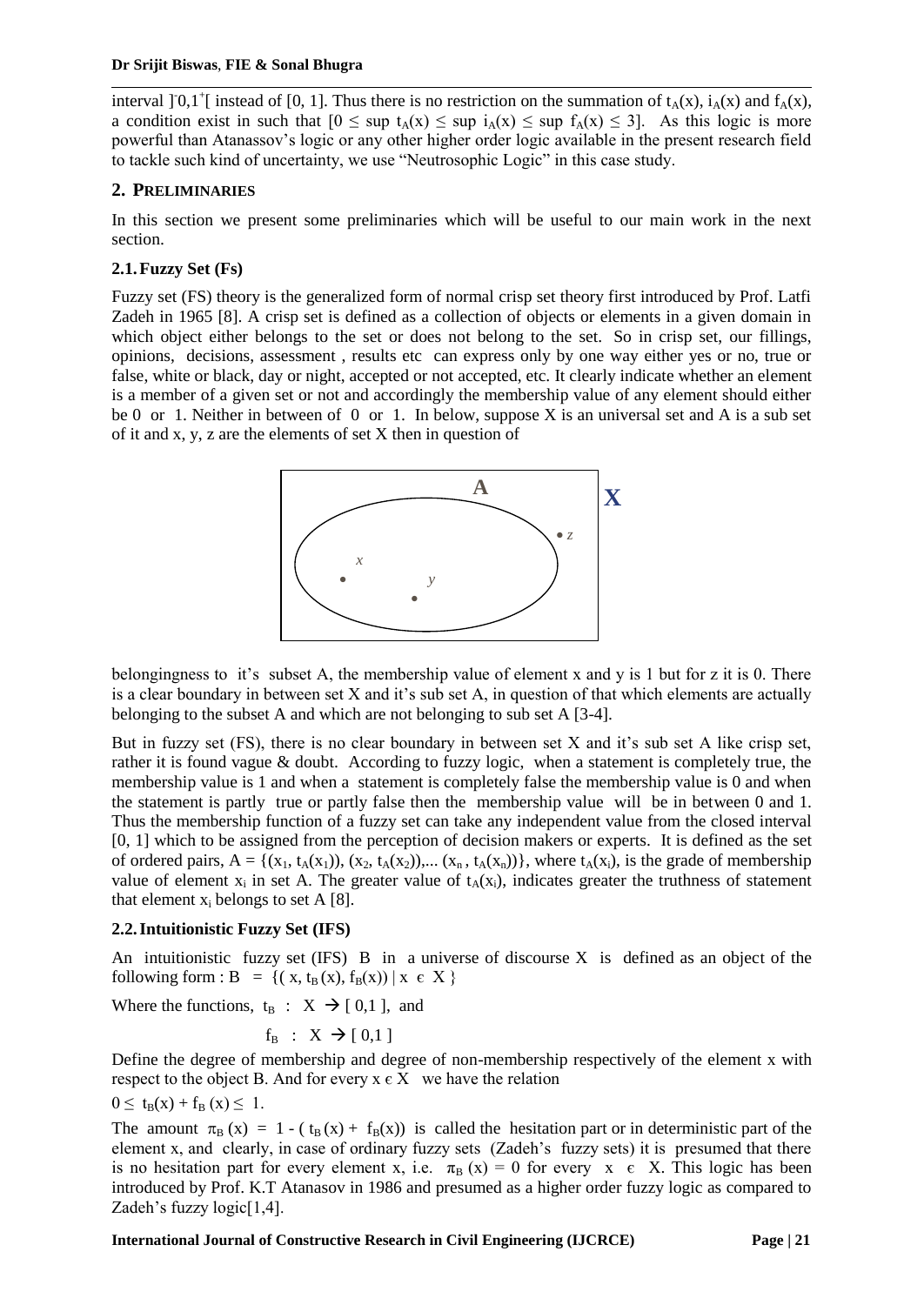#### **2.3.Neutrosophic Fuzzy Set (Nfs)**

Neutrosophic Fuzzy Set (NFS) is a general framework for unification of many existing logics, such as fuzzy logic, intuitionistic fuzzy logic, paraconsistent logic, etc. introduced by Prof. Florentin Smarandache in 1999. The main idea of NFS is to characterize each logical statement in a 3D neutrosophic space, where each dimension of the space represents respectively the truth (T), the falsehood (F), and the determinacy (I) of the statement under consideration, where T, I, F are standard or non-standard real subsets within  $] 0,1^{\dagger} [$  and not necessarily any connection between them. Thus a neutrosophic set C in X can be defined by a truth membership function  $T_c(x)$ , an indeterminacy function  $I_C(x)$  and a falsity membership function  $F_C(x)$ .  $T_C(x)$ ,  $I_C(x)$  and  $F_C(x)$  are real standard or real non-standard sub sets of  $\overline{0}$ ,  $1^+$ [ where  $1^+$  = 1 +  $\varepsilon$  and  $\overline{0}$  = 0- $\varepsilon$ . Here "1" and "0" are the standard part and "ε" its non-standard part [5-7]. That is  $T_c(x) : x \to [0, 1^+]$ ,  $I_c(x) : x \to [0, 1^+]$  and  $F_c(x) : x$  $\rightarrow$  [0, 1<sup>+</sup>[ . There is no restriction on the sum of T<sub>C</sub>(x), I<sub>C</sub>(x) and F<sub>C</sub>(x) so  $0 \le t_A(x) + i_{C(x)} + f_{C(x)} \le 3^+$ [5-6]. In general refined neutrosophic logic, T can be split into subcomponents  $T_1, T_2, T_3, \ldots$ . Tp and I into  $I_1$ ,  $I_2$ ,  $I_3$ , ..., Ir and F into  $F_1$ ,  $F_2$ ,  $F_3$ , ..., Fs where  $t_C(x) : X \rightarrow [0,1]$ ,  $i_C(x) : X \rightarrow [0,1]$ and  $f_C(x) : X \rightarrow [0,1]$  with  $0 \le t_C(x) + i_{C(x)} + f_{C(x)} \le 3$  for all  $x \in X$ . The  $t_C(x)$ ,  $i_C(x)$  and  $f_C(x)$ denote the truth-membership degree, the indeterminacy-membership degree and the falsity membership degree of x to the universal set  $X$  [2,7].

## **2.4.Single Valued Neutrosophic Sets (SVNS) [7]**

If A is the single valued neutrosophic set of the universe X and  $t_A(x)$ ,  $i_A(x)$  and  $f_A(x)$  denote the truthmembership degree, the indeterminacy-membership degree and the falsity membership degree of x to the universal set X then

 $A = \{ (x : t_A(x), i_A(x), f_A(x)) | x \in E \}$ 

where  $t_A(x): X \rightarrow [0,1]$ ,  $i_A(x): X \rightarrow [0,1]$  and  $f_A(x): X \rightarrow [0,1]$ 

With  $0 \le t_A(x) + i_{A(x)} + f_{A(x)} \le 3$  for all  $x \in X$ 

## **3. METHODOLOGY**

The proposed methodology deals with the model of "Neutrosophic Logic (NL)" and assesses the quality of Yamuna river water more precisely. This model helps to remove all the drawbacks commonly found when assess by the Intuitionistic Fuzzy logic of Prof. K.T. Atanossov. This case study is conducted in two phases: in phase-I, water samples are collected from different locations of the river across the stretch of Delhi and thereafter conducted laboratory test for all samples. In phase-II, expert's views and perceptions are collected for evaluation of every water parameter of the laboratory test results individually from different experts. Selection of experts and collection of their views and perceptions are thus the integral part of this methodology. Now some useful definitions are presented below which will help to understand the present methodology in better way:-

#### **3.1.Fuzzy Alternatives Statement (Fas)**

For evaluation of river water quality based on the laboratory test results of different locations, expert"s perception are obtained on interviewing or questionnaires method and the outcome results are always found in linguistic variable like "high turbidity", "high pH", "very high BOD", "low TDS", etc. All these data are obviously called fuzzy data but in NL, these are called as fuzzy alternatives statements (FAS).

#### **3.2.Score Function of SVNS**

If  $A = [t<sub>A</sub>(x), i<sub>A</sub>(x), f<sub>A</sub>(x)]$  be a single valued neutrosophic number (SVN), a score function S of a single valued neutrosophic value, based on the truth-membership degree, indeterminacy-membership dégrée and false membership degree , then the score function is defined by the crisp number as

$$
S(A) = \frac{1 + t_A(x) - 2 i_A(x) - f_A(x)}{2}
$$

Where,  $S(A) \in [-1, 1]$  and  $t_A(x) + i_{A(x)} + f_{A(x)} \leq 3$  for all  $x \in X$ 

Example : Let  $A_1 = (0.5, 0.2, 0.4)$  and  $A_2 = ((0.4, 0.1, 0.3)$  be two single valued neutrosophic numbers for two alternatives. Then the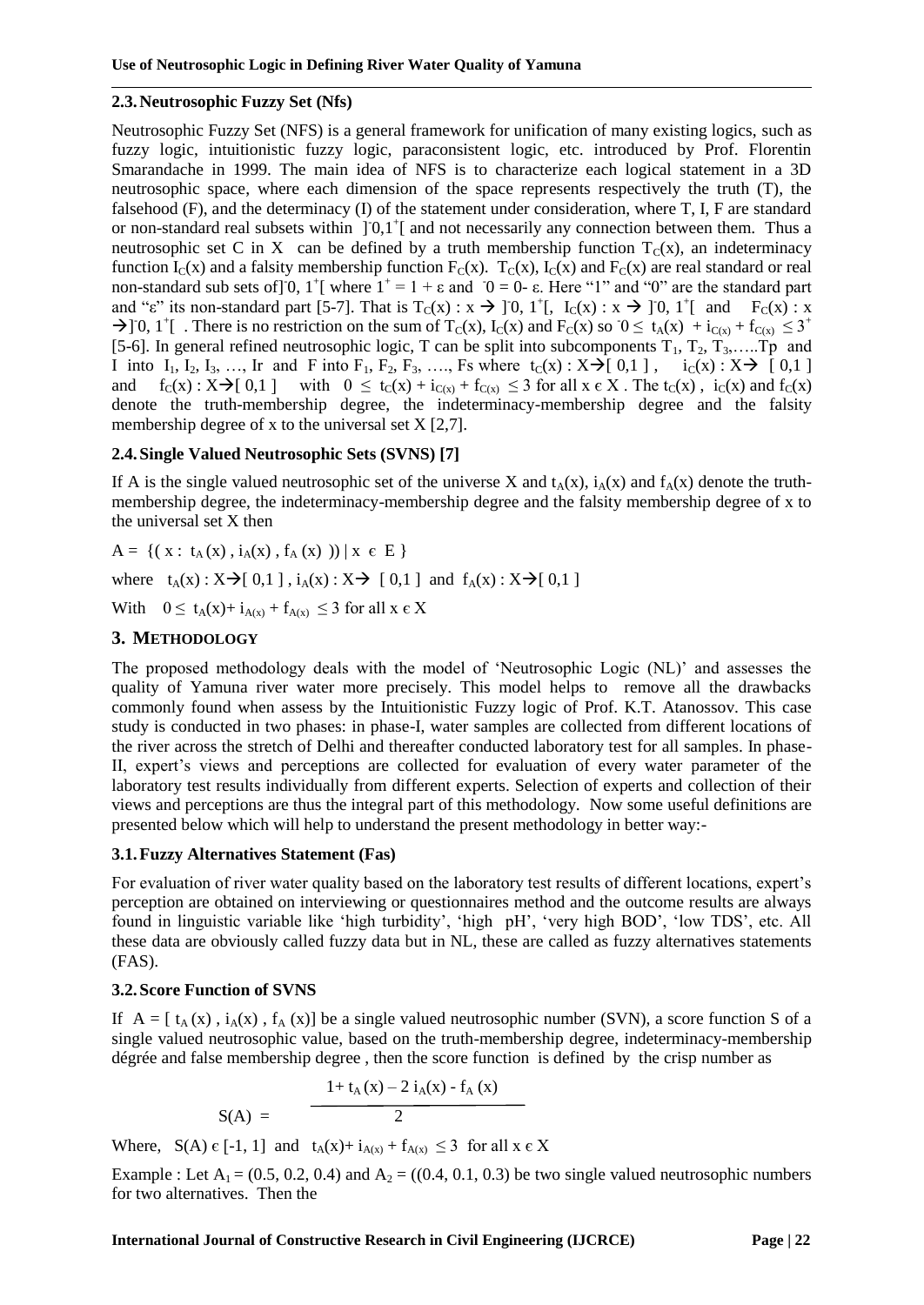$$
S(A_1) = \frac{1 + 0.5 - 2 \times 0.2 - 0.4}{2} = 0.35
$$

$$
S(A_2) = \frac{1 + 0.4 - 2 \times 0.1 - 0.3}{2} = 0.45
$$

Naturally we can say that alternative décision of  $A_2$  is better than  $A_1$ .

#### **3.3.Universe of Fuzzy Alternatives Statement (UFAS)**

Collection of all fuzzy alternatives statements is called the Universe of Fuzzy Alternatives Statement (UFAS).

#### **3.4.Mean Fuzzy Set of a NS**

Let X be an universe of fuzzy alternatives statement (UFAS) and A be a NS of X. The mean fuzzy set of the NS A is also a fuzzy set M of X given by the membership function

$$
\mu_{m}(x_{i}) = \frac{\sum S(A_{i})}{N}
$$

Where, N = total number of locations and  $\sum S (A_i)$  = sum of score function of SVNS (S) of set A<sub>i</sub> for all locations of river under consideration.

#### **3.5.Weighted Average of Neutrosophic Set (NS)**

Let  $\mu_m(x_i)$  be a mean fuzzy set of a finite neutrosophic set X. Suppose that to each element  $x \in X$ , there is an associated weight  $w_i \in R+$  (which could be prefixed by the common decision of all water quality experts or by the water management authorities before commencement of case study), then the 'weighted average' of the mean neutrosophic set  $\mu_m(x_i)$  is the non-negative number  $a(\mu)$  is given by

$$
a(\mu) = \frac{\sum \mu_m(x_i). w_i}{\sum w_i} \quad \forall, \quad i = 1, 2, 3, \ldots
$$

#### **3.6.Grading of Fuzzy Assessment Output**

In NS modeling, evaluations of all FAS are done either based on their negative aspects (draw backs) or positive aspects. If negative aspects of all attributes are consider then grading of output results of NS could be proposed as below:

| For "Worst",    |  |  | grade = A, if $.8 < a(\mu) \le 1$             |
|-----------------|--|--|-----------------------------------------------|
| For "Bad",      |  |  | grade = <b>B</b> , if $.6 < a(\mu) \le .8$    |
| For "Moderate", |  |  | grade = C, if $.4 < a(\mu) \le .6$            |
| For "Good",     |  |  | grade = <b>D</b> , if $.2 < a(\mu) \le .4$    |
| For "Best",     |  |  | grade = <b>E</b> , if $0 \le a(\mu) \le .2$ . |

Similarly for positive aspects, grading of output result of NS could be proposed as:

| For "Best",     | grade = $\mathbf{A}$ , if $.8 < a(\mu) \le 1$ |  |
|-----------------|-----------------------------------------------|--|
| For "Good",     | = <b>B</b> , if .6 < $a(\mu) \le .8$<br>grade |  |
| For "Moderate", | grade = C, if $.4 < a(\mu) \le .6$            |  |
| For "Bad",      | grade = <b>D</b> , if $.2 < a(\mu) \le .4$    |  |
| For "Worst",    | grade = <b>E</b> , if $0 \le a(\mu) \le .2$ . |  |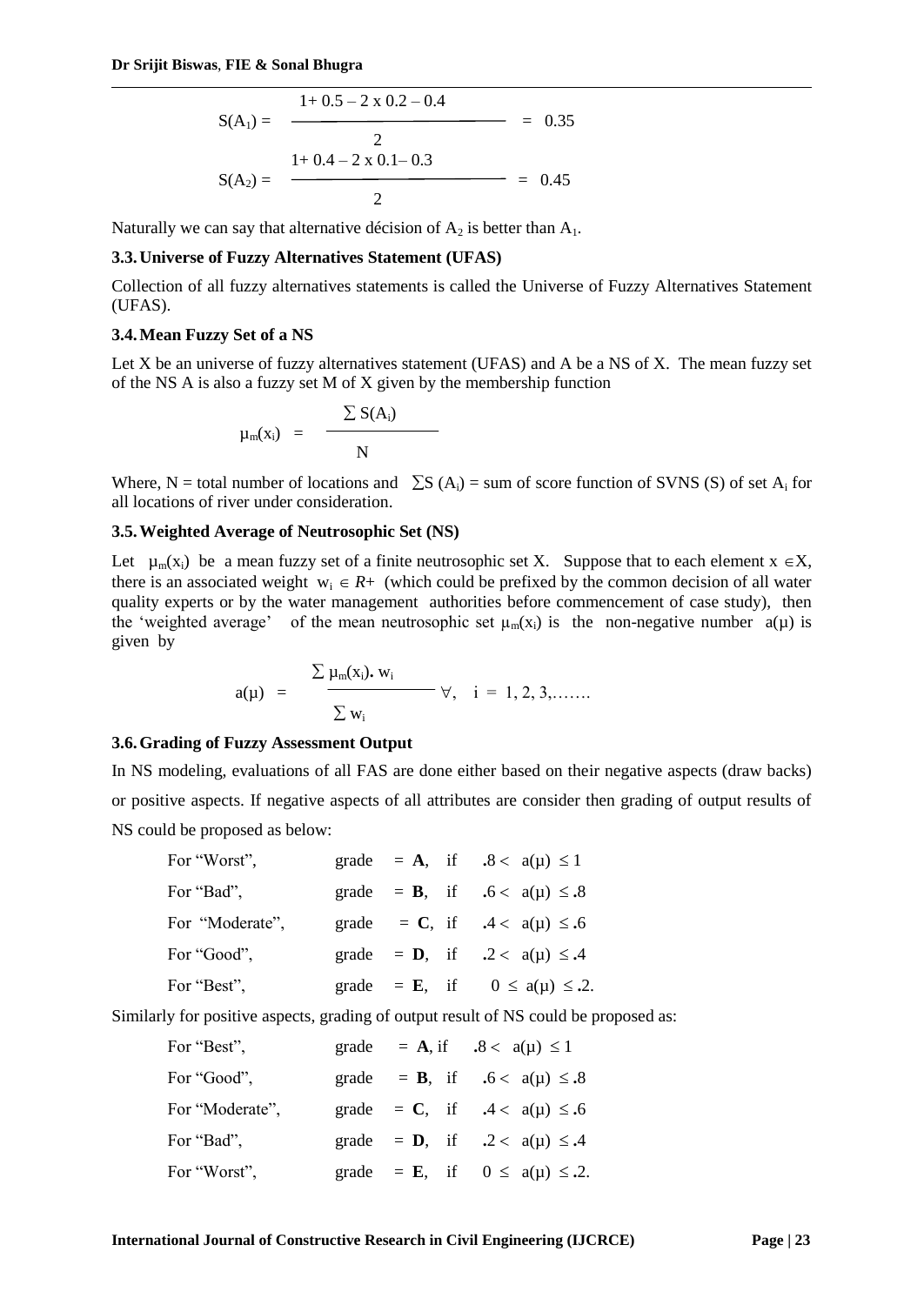In next section we present a case study using NS methodology for assessment of river water quality with more degree of certainty. We select the river Yamuna which is a most important river of Delhi, capital of India but due to poor planning and management the river is now struggling for its future survive.

## **4. CASE STUDY**

In the present case study, ten water parameters and seven locations of river Yamuna has been selected for assessment. Monthly one water sample from each location is collected from January"2015 to November"2015 and laboratory test results of all the samples are obtained. For a particular parameter of a particular location, all laboratory test results are not found precise or pointed data rather varied with wide range of interval data. All these interval data are tabulated below in Table-1 and considered as base line data of "NS-methodology". For evaluation of these data, ten water quality experts has also been selected to obtain their views and perception towards quality of water of River Yamuna and assess the truth-membership degree, the indeterminacy-membership degree and the falsity membership degree of each evaluation activity.

#### **(Table-1)**

| Parameter                        | Palla<br>$(L_1)$               | Delhi<br>Old<br>Railway<br>Bridge $(L_2)$ | Nizamu-ddin<br>$(L_3)$ | Rajghat $(L_4)$     | <b>ISBT</b><br>$(L_5)$ | Sarai<br>Kale<br>Khan $(L_6)$ | Okhla $(L_7)$        |
|----------------------------------|--------------------------------|-------------------------------------------|------------------------|---------------------|------------------------|-------------------------------|----------------------|
| $P_{H}$                          | 6.78<br>$\overline{a}$<br>9.18 | 6.78-8.93                                 | 6.98-8.86              | 6.81-8.89           | 6.82-8.88              | $6.62 - 8.76$                 | 6.83-8.91            |
| Turbidity<br>(NTU)               | $5.55 -$<br>9.98               | $15.56-$<br>18.36                         | 6.64-11.25             | $6.38 - 10.56$      | 15.67-24.43            | $51.25 -$<br>170.56           | $205.21 -$<br>307.26 |
| Alkalinity<br>(mg/l)             | 170-280                        | 176-275                                   | 160-290                | 185-305             | 175-310                | 180-305                       | 250-315              |
| Hardness<br>as $(CaCO3)$         | 150-200                        | 325-405                                   | 403-500                | 405-450             | 190-300                | 390-500                       | 402-600              |
| Ammonia<br>(mg/l)                | $0.01 -$<br>3.96               | 0.03-39.98                                | $0.01 - 42$            | $0.05 - 7.23$       | $0.08 - 8.91$          | $0.09 - 6.76$                 | 1.34-7.23            |
| $TDS$ (mg/l)                     | $80.12 -$<br>150.55            | 400-600                                   | 1130-1450              | 100-205             | 200-280                | 1250-1680                     | 1390-1950            |
| DO(mg/l)                         | $3-16.8$                       | $0.01 - 5.87$                             | $0.01 - 5.53$          | $0.01 - 5.98$       | $0.02 - 5.88$          | $0.01 - 6.20$                 | $0.01 - 6.10$        |
| $COD$ (mg/l)                     | $4 - 34$                       | 21-70                                     | 26-106                 | 35-103              | 50-168                 | 87-210                        | 65-194               |
| $BOD_5$ (mg/l)                   | $1-8$                          | $4.2 - 78$                                | $3.3 - 62$             | $3.0 - 63$          | 2.98-69                | $3.6 - 67$                    | $2.9 - 64$           |
| Total<br>Coliform<br>(MPN/100ml) | 210<br>$\mathbf{r}$<br>205165  | 4803-<br>90029705                         | 78000-<br>980000000    | 87000-<br>146000000 | 79000-<br>154000000    | 88000-<br>168000000           | 91000-<br>138000000  |

Now the job is to construct fuzzy alternatives statements (FAS) considering negative aspects (draw backs) for the above ten parameters and assign the score function of SVNS  $S_l(x_i)$ :

- $x_1$  = high pH
- $x_2$  = high turbidity
- $x_3$  = high alkalinity
- $x_4$  = high hardness as  $(CaCO_3)$
- $x_5$  = high ammonia
- $x_6$  = high TDS (total dissolved solids)
- $x_7$  = less DO
- $x_8$  = high COD
- $x_9$  = high BOD<sub>5</sub>
- $x_{10}$  = high total coliform (MPN/100ml)

Suppose A is the single valued neutrosophic set of universe X where  $t_A(x)$ ,  $i_A(x)$  and  $f_A(x)$  denoted the truth-membership degree, the indeterminacy-membership degree and the falsity membership degree of x to the Universe of Fuzzy Alternatives Statement (UFAS) X then for individual location, the individual SVN sets  $A_L$  could be written as below :-

**International Journal of Constructive Research in Civil Engineering (IJCRCE) Page | 24**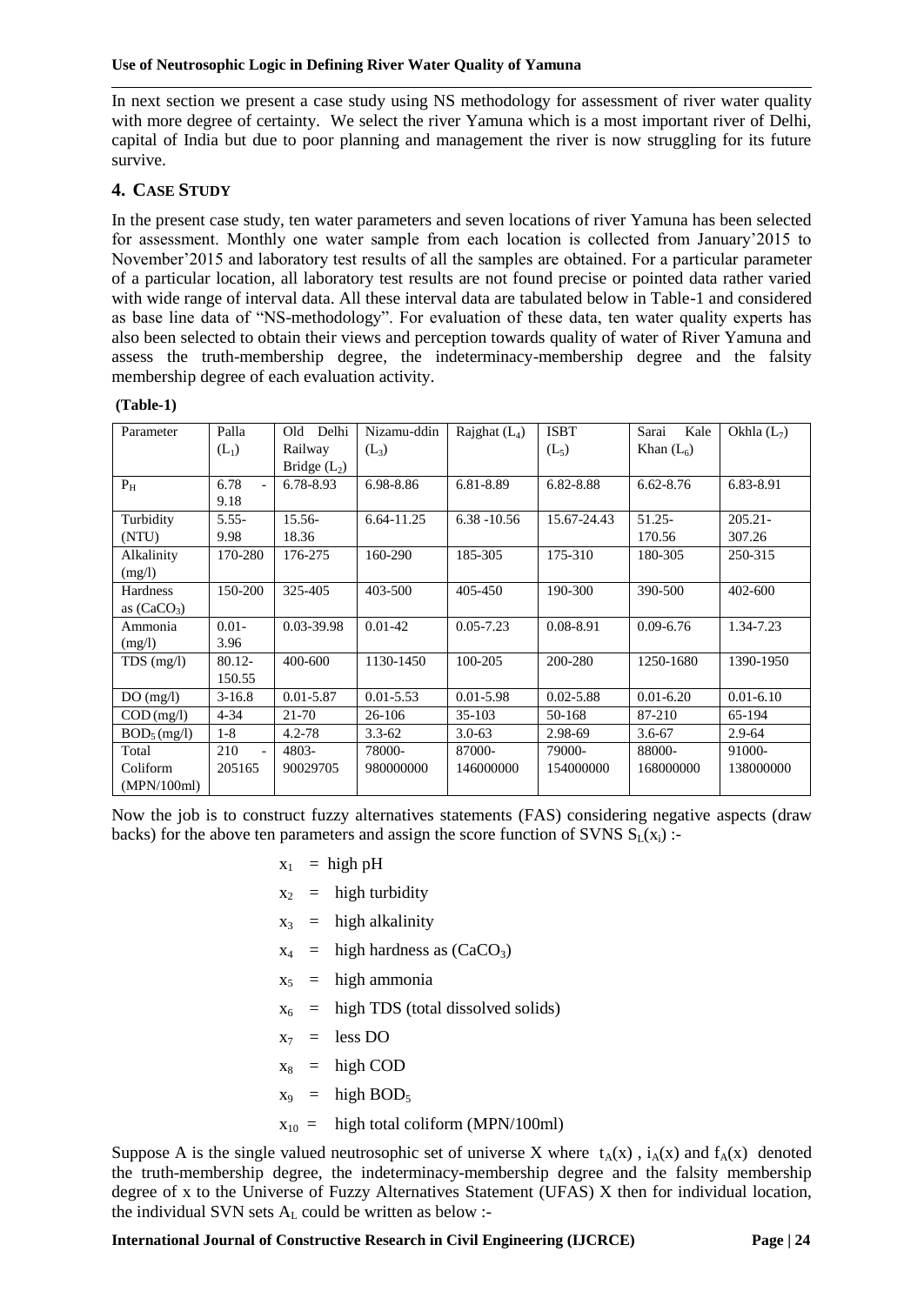$A_{L1} = \{(x_1, 0.2, 0.3, 0.5), (x_2, 0.5, 0.3, 0.2), (x_3, 0.5, 0.6, 0.2), (x_4, 0.8, 0.1, 0.2), (x_5, 0.7, 0.1, 0.2),$  $(x<sub>6</sub>,0.6,0.2,0.4), (x<sub>7</sub>,0.5,0.5,0.1), (x<sub>8</sub>,0.6,0.4,0.2), (x<sub>9</sub>,0.7,0.6,0.1), (x<sub>10</sub>, 0.8,0.2,0.1).$  $A_{L2} = \{(x_1, 0.5, 0.6, 0.2), (x_2, 0.2, 0.7, 0.4), (x_3, 0.2, 0.6, 0.2), (x_4, 0.5, 0.3, 0.4), (x_5, 0.4, 0.6, 0.2),$  $(x_6, 0.8, 0.1, 0.1), (x_7, 0.4, 0.2, 0.6), (x_8, 0.5, 0.4, 0.2), (x_9, 0.7, 0.3, 0.3), (x_{10}, 0.7, 0.6, 0.1).$ AL3 = {(x1,0.5,0.2,0.4), (x2,0.7,0.3,0.2), (x3,0.5,0.6,0.2), (x4,0.5,0.5,0.3), (x5,0.5,0.2,0.3),  $(x<sub>6</sub>,0.6,0.2,0.1), (x<sub>7</sub>,0.5,0.3,0.2), (x<sub>8</sub>,0.8,0.1,0.1), (x<sub>9</sub>,0.5,0.4,0.3), (x<sub>10</sub>, 0.6,0.4,0.2).$ 

 $A_{1,4} = \{(x_1, 0.4, 0.3, 0.7), (x_2, 0.5, 0.1, 0.6), (x_3, 0.5, 0.6, 0.1), (x_4, 0.7, 0.6, 0.2), (x_5, 0.5, 0.6, 0.2),$ 

- $(x_6,0.6,0.5,0.2), (x_7,0.2,0.2,0.7), (x_8,0.3,0.5,0.6), (x_9,0.5,0.3,0.2), (x_{10}, 0.7,0.5,0.1).$
- AL5 = {(x1,0.3,0.4,0.6), (x2,0.4,0.5,0.2), (x3,0.8,0.2,0.2), (x4,0.5,0.6,0.2), (x5,0.8,0.2,0.3),

 $(x_6, 0.5, 0.3, 0.3), (x_7, 0.6, 0.3, 0.2), (x_8, 0.7, 0.4, 0.2), (x_9, 0.6, 0.4, 0.1). (x_{10}, 0.5, 0.3, 0.3).$  $A_{16} = {(x,0.5,0.3,0.2), (x,0.6,0.2,0.2), (x,0.7,0.2,0.2), (x,0.6,0.2,0.5), (x,0.5,0.6,0.2)}$ 

$$
x_{L6} = \{(x_1, 0.5, 0.5, 0.2), (x_2, 0.6, 0.2, 0.4), (x_3, 0.7, 0.2, 0.2), (x_4, 0.6, 0.2, 0.5), (x_5, 0.5, 0.6, 0.2, 0.4), (x_6, 0.8, 0.2, 0.4), (x_7, 0.7, 0.1, 0.6), (x_8, 0.5, 0.3, 0.3), (x_9, 0.9, 0.1, 0.2), (x_{10}, 0.7, 0.3, 0.1), (x_{11}, 0.6, 0.3, 0.4, 0.5), (x_{11}, 0.6, 0.4, 0.5, 0.5), (x_{12}, 0.6, 0.2, 0.4, 0.5, 0.5), (x_{13}, 0.6, 0.2, 0.4, 0.5, 0.5), (x_{14}, 0.6, 0.2, 0.4, 0.5, 0.5), (x_{15}, 0.6, 0.2, 0.4, 0.5), (x_{16}, 0.6, 0.2, 0.4, 0.5, 0.5), (x_{17}, 0.6, 0.2, 0.4, 0.4, 0.5), (x_{18}, 0.6, 0.2, 0.4, 0.4, 0.5), (x_{19}, 0.6, 0.2, 0.4, 0.4, 0.5), (x_{10}, 0.6, 0.2, 0.4, 0.4, 0.5), (x_{10}, 0.6, 0.2, 0.4, 0.4, 0.5), (x_{10}, 0.6, 0.2, 0.4, 0.4, 0.5), (x_{10}, 0.6, 0.2, 0.4, 0.4, 0.5), (x_{10}, 0.6, 0.2, 0.4, 0.4, 0.5), (x_{10}, 0.6, 0.2, 0.4, 0.5), (x_{10}, 0.6, 0.4, 0.4, 0.5), (x_{10}, 0.6, 0.4, 0.4, 0.5), (x_{10}, 0.6, 0.4, 0
$$

$$
A_{L7} = \{ (x_1, 0.2, 0.6, 0.4), (x_2, 0.6, 0.2, 0.2), (x_3, 0.3, 0.6, 0.2), (x_4, 0.2, 0.2, 0.7), (x_5, 0.6, 0.4, 0.2), (x_6, 0.4, 0.2, 0.2), (x_7, 0.2, 0.2, 0.2), (x_8, 0.2, 0.2, 0.2), (x_9, 0.2, 0.2, 0.2), (x_{10}, 0.2, 0.2, 0.2), (x_{11}, 0.2, 0.2, 0.2), (x_{12}, 0.2, 0.2, 0.2), (x_{13}, 0.2, 0.2, 0.2), (x_{14}, 0.2, 0.2, 0.2), (x_{15}, 0.2, 0.2, 0.2), (x_{16}, 0.2, 0.2, 0.2), (x_{17}, 0.2, 0.2, 0.2), (x_{18}, 0.2, 0.2, 0.2), (x_{19}, 0.2, 0.2, 0.2), (x_{10}, 0.2, 0.2, 0.2), (x_{10}, 0.2, 0.2, 0.2), (x_{11}, 0.2, 0.2, 0.2), (x_{12}, 0.2, 0.2, 0.2), (x_{13}, 0.2, 0.2, 0.2), (x_{14}, 0.2, 0.2, 0.2), (x_{15}, 0.2, 0.2, 0.2), (x_{16}, 0.2, 0.2, 0.2), (x_{17}, 0.2, 0.2, 0.2), (x_{18}, 0.2, 0.2, 0.2), (x_{19}, 0.2, 0.2, 0.2), (x_{19}, 0.2, 0.2, 0.2), (x_{10}, 0.2, 0.2, 0.2), (x_{10}, 0.2, 0.2, 0.2), (x_{10}, 0.2, 0.2, 0.2), (x_{10}, 0.2, 0.2, 0.2), (x_{11}, 0.2, 0.2, 0.2), (x_{1
$$

$$
(x_6, 0.5, 0.4, 0.2), (x_7, 0.4, 0.6, 0.3), (x_8, 0.5, 0.3, 0.2), (x_9, 0.3, 0.6, 0.2), (x_{10}, 0.8, 0.3, 0.1).
$$

These data leads to the neutrosophic fuzzy set (NFS) A of the Universe of Fuzzy Alternatives Statement (UFAS) X,

where,  $X = \{x_1, x_2, x_3, x_4, x_5, x_6, x_7, x_8, x_9, x_{10}\}.$ 

The Score Function fuzzy set  $S_L$  of the above SVNS

 $S_{1,1} = \{(x_1, 0.05), (x_2, 0.35), (x_3, 0.05), (x_4, 0.70), (x_5, 0.65), (x_6, 40), (x_7, 0.20), (x_8, 0.30), (x_9, 0.20), (x_{10}, 0.65)\}$  $S_{L2} = \{(x_1, 0.05), (x_2, -0.30), (x_3, -0.10), (x_4, 0.25), (x_5, 0), (x_6, 0.75), (x_7, 0.20), (x_8, 0.25), (x_9, 0.40), (x_{10}, 0.20)\}$  $S_{L3} = \{(x_1, 35), (x_2, 45), (x_3, 05), (x_4, 10), (x_5, 40), (x_6, 55), (x_7, 35), (x_8, 75), (x_9, 20), (x_{10}, 30)\}.$  $S_{1,4} = \{(x_1, .05), (x_2, .35), (x_3, .10), (x_4, .15), (x_5, .05), (x_6, .20), (x_7, .05), (x_8, .15), (x_9, .35), (x_{10}, .30).$  $S_{1.5} = \{(x_1, -0.05), (x_2, 10), (x_3, 60), (x_4, 0.05), (x_5, 0.55), (x_6, 0.30), (x_7, 40), (x_8, 0.35), (x_9, 0.35), (x_{10}, 0.30)\}.$  $S_{16} = \{(x_1, 35), (x_2, 50), (x_3, 55), (x_4, 35), (x_5, 05), (x_6, 50), (x_7, 45), (x_8, 30), (x_9, 75), (x_{10}, 50)\}.$  $S_{1,7} = (x_1, -20), (x_2, .50), (x_3, -05), (x_4, .05), (x_5, .30), (x_6, .25), (x_7, -05), (x_8, .35), (x_9, -05), (x_{10}, .55).$ These data also leads to the neutrosophic set (NS)  $S_L$  of the Universe of Fuzzy Alternatives Statement (UFAS) X,

where,  $X = \{x_1, x_2, x_3, x_4, x_5, x_6, x_7, x_8, x_9, x_{10}\}.$ 

Now the mean fuzzy set of the NS  $S_L$  is assessed by :

 $\mu_{m}(x)_{S} = \{(x_1, 0.09), (x_2, 2.8), (x_3, 1.7), (x_4, 2.4), (x_5, 1.0), (x_6, 4.2), (x_7, 2.3), (x_8, 3.1), (x_9, 3.1), (x_{10}, 4.0)\}$ 

Suppose weight of each attributes of set X are prefixed by the seven experts like as for  $x_1 = 10$ , for  $x_2$  $= 60$ , for  $x_3 = 55$ , for  $x_4 = 40$ , for  $x_5 = 80$ , for  $x_6 = 35$ , for  $x_7 = 50$ , for  $x_8 = 90$ , for  $x_9 = 80$ , and for  $x_{10} = 60$ 95 respectively. Now the mean fuzzy set of the Score Function fuzzy set  $S_L$  and weighted average of neutrosophic set A is assessed in Table-2 which is "**0.49**" and consequently the grade is awarded as "**C**".

**(Table-2)**

| Attribute      | Mean fuzzy set of              | weight of the attribute | Weighted average of         |
|----------------|--------------------------------|-------------------------|-----------------------------|
|                | Neutrosophic $[\mu_m(x)_{SL}]$ | $(W_x)$                 | Neutrosophic Set $[a(\mu)]$ |
| $X_1$          | .09                            | 10                      |                             |
| $x_2$          | .28                            | 60                      |                             |
| $X_3$          | .17                            | 55                      |                             |
| $X_4$          | .24                            | 40                      | 0.49                        |
| $X_5$          | .10                            | 80                      |                             |
| $X_6$          | .42                            | 35                      |                             |
| $X_7$          | .23                            | 50                      |                             |
| $X_8$          | .31                            | 90                      |                             |
| X <sub>9</sub> | .31                            | 80                      |                             |
| $X_{10}$       | .40                            | 95                      |                             |